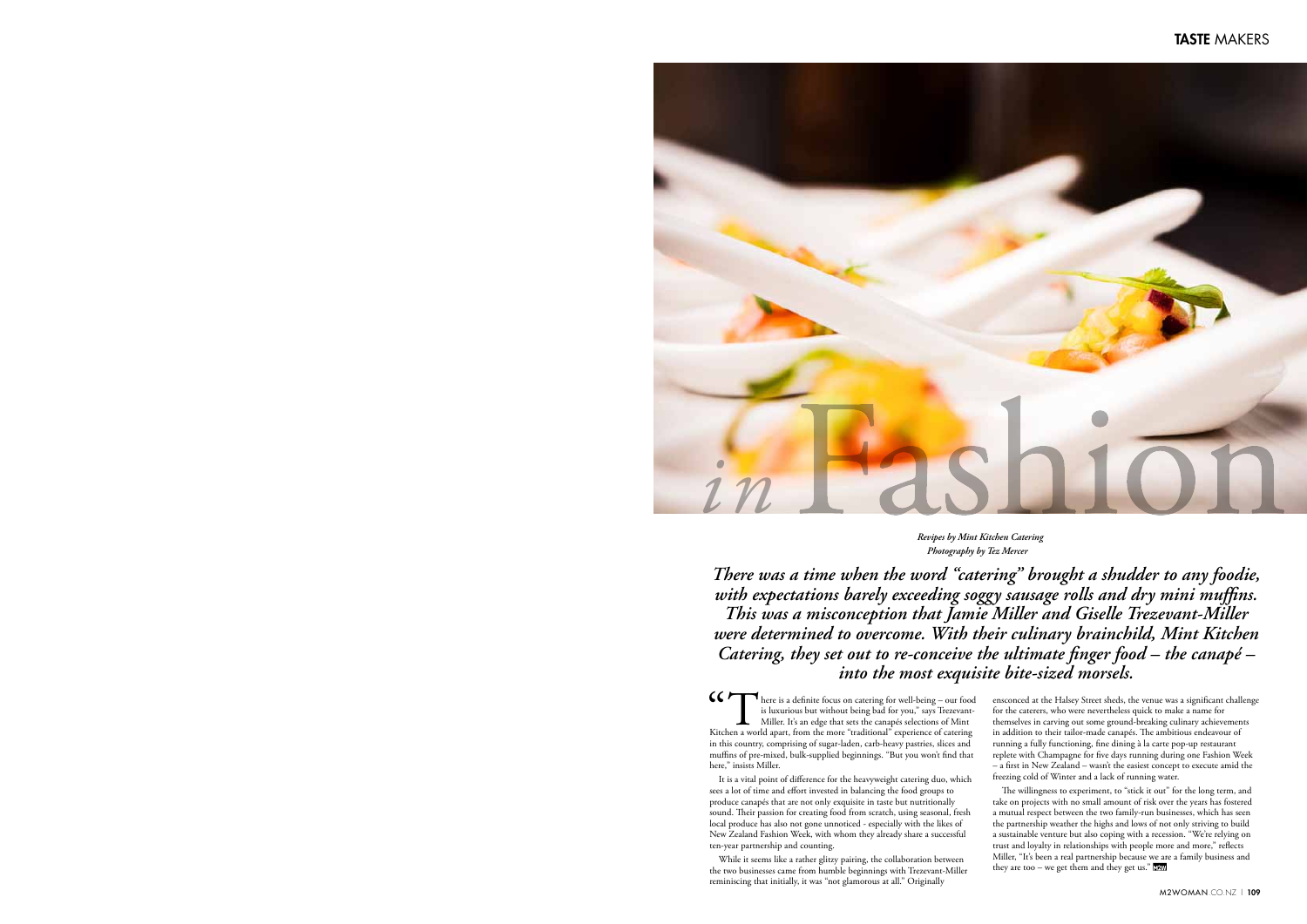#### TASTE MAKERS



# *Kono Oysters*

From the pristine waters of the Marlborough Sounds, these oysters, served in the half shell, are a beautiful canapé option showcasing all of what's good about New Zealand seafood produce.

## *Strawberry Amaretto*

8 medium to large strawberries

Slice the strawberries to a thickness where you are able to get approximately three portions per strawberry.

100g mascarpone

50ml whipped cream

20 Amaretti originali lazzaroni – Amaretti mini biscuits

Ingredient amounts will vary according to how many of these sweet treats you want to make.

Very simply, mix equal amounts of mascarpone and whipped cream, and place into a piping bag.

Peel and finely dice the pear. In a medium pan with butter, caramelise the pear with brown sugar for one to two minutes max. Chill the caramelised pear before placing onto the cheese and crostini.

Using the piping bag, add a small amount of the mascarpone to the strawberry slice, and then simply top with your mini Amaretti biscuit.



*Whitestone Vintage Windsor Blue Cheese on Crostini with Caramelised Pear*

Crostini

300g Whitestone Vintage Windsor Blue cheese

1 pear

1 tsp butter

1 tbsp brown sugar

20 pieces toasted walnuts

Carefully cut portions of the cheese to fit bite-sized crostini portions.

Top with toasted New Zealand walnut halves.

#### *Crostini*

1 loaf ciabatta bread

100ml olive oil

Flaky sea salt

Pepper

Slice ciabatta into 5mm slices, then into large bite-sized pieces (these will shrink when cooked). Brush with olive oil, and lightly season with salt and pepper.

Bake in oven at 170°C for approximately five minutes, turn for another three to five minutes, or until crostini start to turn golden.

*When one thinks of canapés, one usually thinks of the savory variety, however, there also some lovely examples of sweet canapés or "dessert canapés" as Giselle likes to call them.*

- 1 dozen kono oysters
- 1 shallot
- 1 tbsp chives
- 1 tsp champagne vinegar

Shuck the oysters, leaving them in the half shell. Mix finely cut shallots, chives and champagne vinegar together, and gently spoon over each oyster.

Garnish the dish with small lemon wedges.

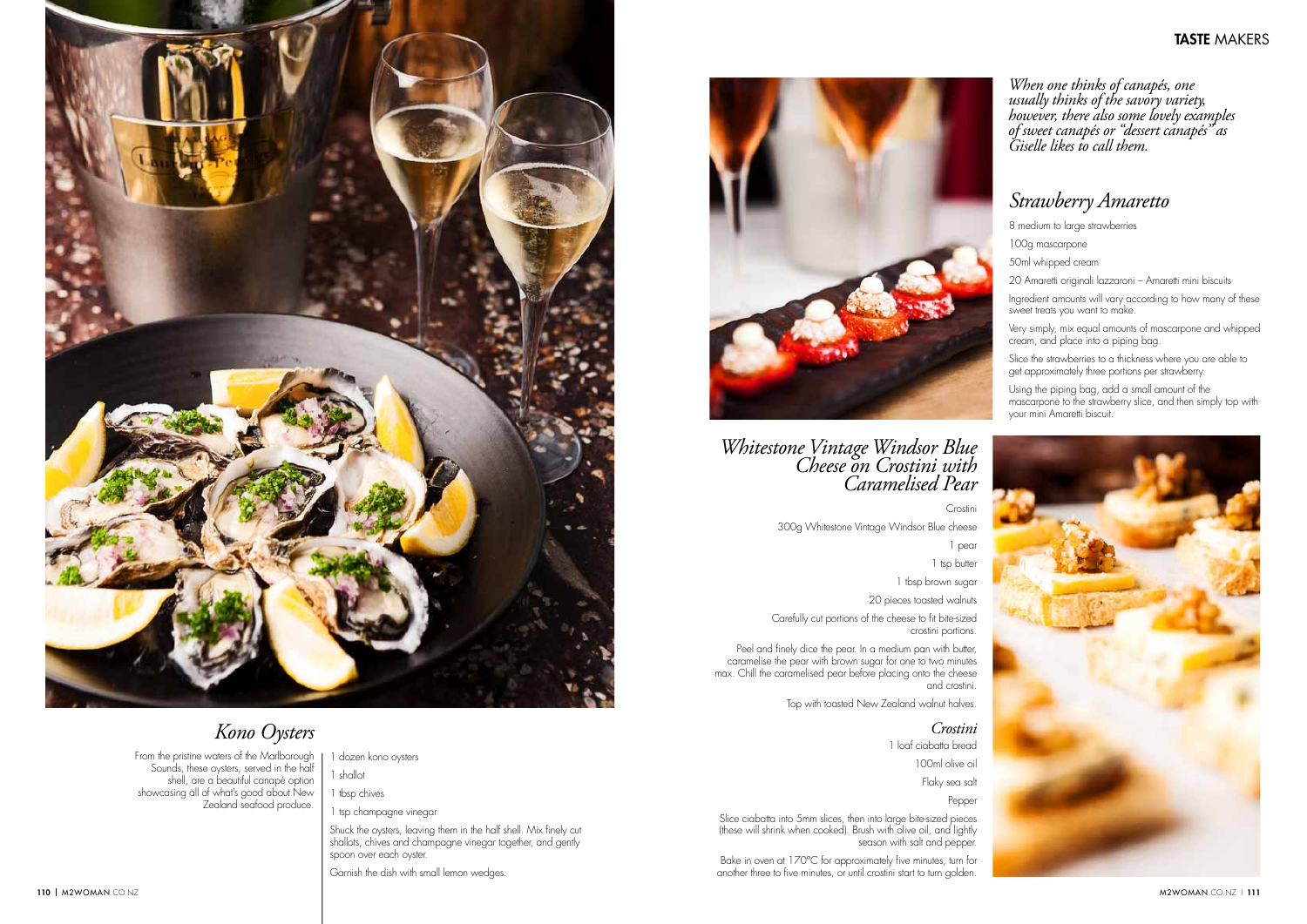

## *Whitestone Duntroon Cheese Canapé*

150g Whitestone Duntroon goats cheese Crostini (see recipe on page 111)

10 cherry tomatoes

20 leaves basil

Very simply, a slice of goats cheese on your bitesized crostini, a slice of cherry tomato, and a small piece of chopped fresh basil as the final garnish.

*Croquettes* 3 onions, thinly sliced with the grain 3 cloves garlic 2 tbsp thyme, fresh if possible 50g butter 1kg Kahawai, deboned

and skinned 250g defrosted frozen peas 50g italian parsley, chopped Salt and pepper

Flour

# *Kahawai Croquettes*

You need to start making this the day before.

To make the bechamel sauce, sweat the onion and garlic in a little butter. Add the flour and cook until blonde. Add the scalded milk and bay leaf; cook to thicken on low heat. Strain and cool.

For the croquettes, sweat the onion, garlic and thyme in butter until translucent. Cool, then add kahawai, peas and parsley. Add enough bechamel sauce to bind, then season with salt and pepper before refrigerating overnight.

Using wet hands, roll the croquette mixture into golf ballsized rounds and try to make the surface as smooth as possible. Dredge in flour. Make an egg wash by whisking the egg and milk together. Dip the croquettes into the egg wash, then into a plate of breadcrumbs.

Deep-fry in vegetable oil at 175°C until golden brown. Drain well on paper towels. Sprinkle with sea salt.

Serve with lemon and garlic mayonnaise.





1 egg 1 cup milk Panko breadcrumbs Salt and pepper

### *Bechamel Sauce*

1 onion 3 cloves garlic 100g flour 100g butter 1 litre milk 1 bay leaf

# *Kona Mussels*

Cooking oil or butter Kona mussels White wine Tomato Onion Cucumber Parsley Salt and pepper

- Bring a pan with cooking oil or butter to a high heat, add mussels and a generous splash of white wine, salt and pepper. Lower the heat and cover until the mussels open.
- Very finely dice the tomato, finely chop the onion and parsley, and mix together. This is your tomato salsa garnish.
- Remove half the mussel shell and carefully garnish.